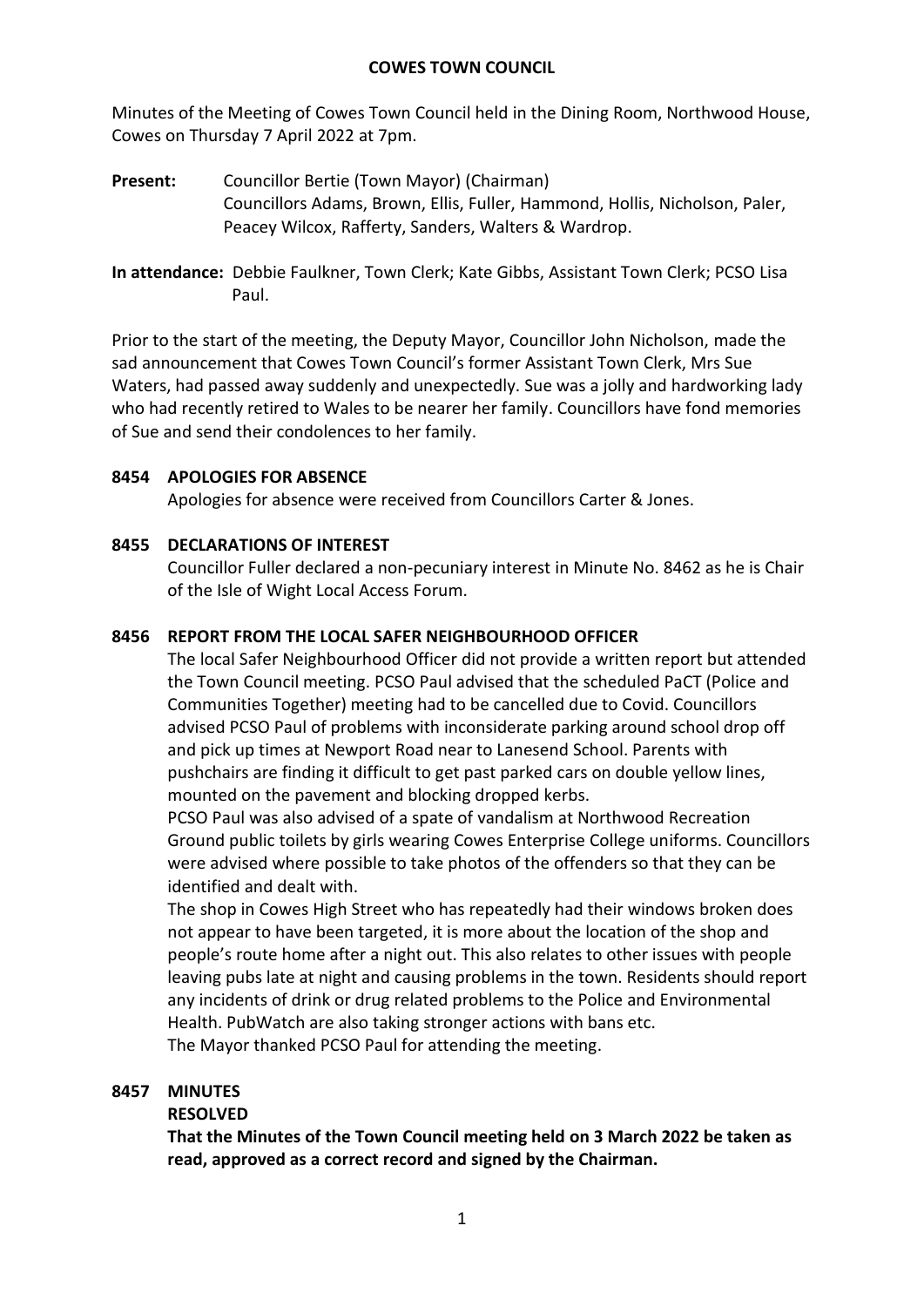### **8458 QUESTIONS FROM MEMBERS OF THE PUBLIC**

There were no members of the public present therefore no questions were raised.

### **8459 REPORTS FROM ISLE OF WIGHT COUNCILLORS**

Written reports focussing on local matters were received from Councillors Fuller, Nicholson and Peacey Wilcox.

Councillor Fuller reminded Councillors that the clearance of the protected woodland on the seafront was actioned by SGN; the IW Council will be prosecuting SGN. Councillor Fuller advised Councillors that he has not yet got any details regarding the one share that the IW Council have in Cowes Town Waterfront Trust Ltd. He will follow this up and update Councillors in due course.

Councillor Peacey Wilcox referred to Whitegates Pontoon. There has been some discussion about who is actually responsible for this area, Cowes Harbour Commission, Newport Harbour Commission or the IW Council. CCTV has now been installed in this area; however there is a lot of repair work needed to the timber structure.

### ACTION

This matter will be followed up at the next Place Plan Working Group meeting.

## **8460 REPORTS OF COMMITTEES AND MEETINGS**

a) Finance, Acquisitions & Staffing Committee

The Minutes of the Finance, Acquisitions & Staffing Committee meeting held on 22 March 2022 were received and noted. It was:

## **RESOLVED**

**1. That the balances in the following budget headings, Northwood Recreation Ground- Skate Park / MUGA / Outdoor Gym Maintenance budget; Public Toilet Refurbishment; Street Furniture Maintenance; Cowes in Bloom be ring fenced or earmarked, as appropriate, at the financial year end on 31 March 2022. Other monies to be earmarked at the financial year end on 31 March 2022 are the contribution received towards the roof at The Parade public conveniences which will be used to offset the costs of the conversion to mains feed water at this facility; the ORP Blyskawica 80th Anniversary Event; the Queen's Platinum Jubilee event; the Uffa Fox (UF50) grant, which will be held in lieu of the IW Council's charges for suspending parking on The Parade. Councillors also discussed the ring fenced amount for the Parade Roof held for Emerald Construction to be changed to F.W. Marsh – Conversion to mains feed water – The Parade PC.** 

**2. That Cowes Town Council receives details of the NJC pay rise of 1.75% applicable from 1 April 2021.**

b) Projects Committee

The Minutes of the Projects Committee meeting held on 8 March 2022 were received and noted. It was:

#### **RESOLVED**

**1. That the Place Plan Working Group develop a strategy and objectives for the Town Council, aligned to the Place Plan.**

**2. That Cowes Town Council sets aside £5,500 from the 2021/22 'Discretionary Services Contingency' budget heading for Platinum Jubilee celebrations.**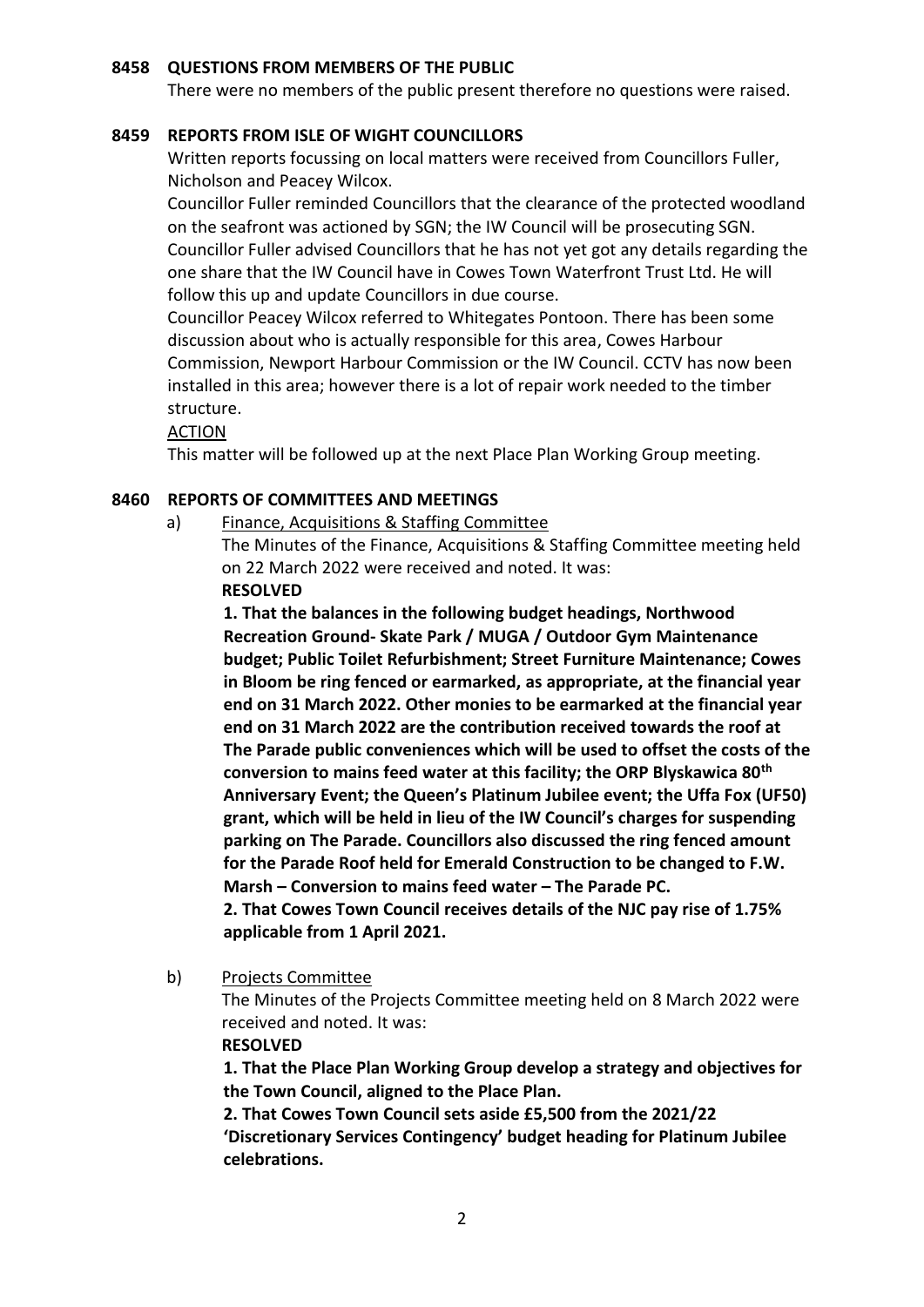**3. That Cowes Town Council purchases 1,008 custom printed mugs for the sum of £1,800 with the cost to be met from the money set aside for the Platinum Jubilee celebrations.**

**4. That Cowes Town Council purchases a gas beacon and propane gas canisters for the sum of £700, with the cost to be met from the money set aside for the Platinum Jubilee celebrations.**

**5. That Cowes Town Council engages Martin Hayles, subject to receipt of satisfactory Terms of Service, to provide a draft design for the refurbishment of Medina Road public conveniences.**

- c) Place Plan Working Group The Minutes of the Place Plan Working Group meeting held on 29 March 2022 were received and noted.
- d) Supporters of Cowes Library The Minutes of the Supporters of Cowes Library meeting held on 14 March 2022 were received and noted. ACTION A note of thanks will be sent to the Supporters of Cowes Library in recognition of all their hard work.
- e) IWALC Executive Committee The Minutes of the IWALC Executive Committee meeting held on 27 January 2022 were received and noted.

# **8461 THE QUEEN'S PLATINUM JUBILEE**

Councillors discussed the arrangements and costs regarding the Queen's Platinum Jubilee celebrations in Cowes, having already agreed to set aside a sum of £5,500 for these expenses (Minute No. 8460b2 refers). The distribution of the 100 flags would be for use in the High Street and donated to other local organisations. The IW Council have agreed to pay a sum of £1,200 to Cowes Town Council for the purchase of new union jack bunting. It was:

**RESOLVED**

**That Cowes Town Council approves the following expenses (in addition to the Platinum Jubilee mugs, beacon and propane gas canisters):**

| Platinum Jubilee Flags - 100 x £3.50                                | £ 350.00  |
|---------------------------------------------------------------------|-----------|
| Erection of Platinum Jubilee flags in the High Street - 38 x £10.00 | £ 380.00  |
| Estimate for PA, bandstand, fencing around the beacon etc.          | £ 500.00  |
| <b>Estimate for Gazebo</b>                                          | £1,200.00 |

# **8462 ISLE OF WIGHT LOCAL ACCESS FORUM**

Councillors discussed the Isle of Wight Local Access Forum questionnaire. The Forum want to know what are 'my / our five priorities to improve mobility access to local services, facilities and the countryside'. The deadline for replies is 5pm on Friday 23 April 2022. It was:

# **RESOLVED**

**That Cowes Town Councillors will make individual responses to the questionnaire by the deadline of 5pm on Friday 23 April 2022.**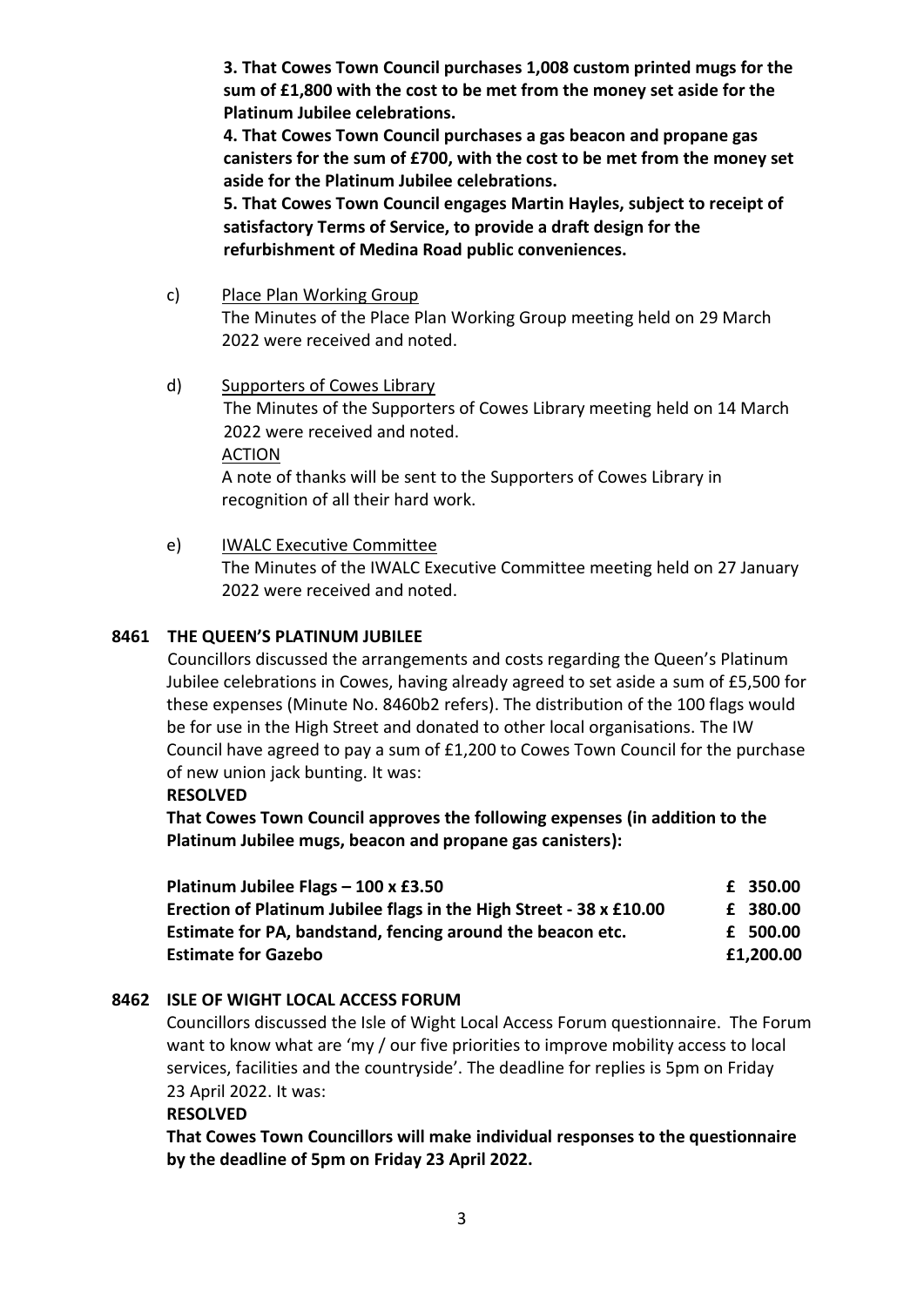## **8463 CHEQUE AND PETTY CASH PAYMENTS FOR THE MONTH OF MARCH 2022**

The Town Clerk presented Councillors with details of cheque and petty cash payments for the month of March 2022. Cheque payments totalled £52,631.24; petty cash payments totalled £94.06. It was:

### **RESOLVED**

**That the cheque payments of £52,631.24 and petty cash payments of £94.06 be received, noted and approved.**

## **8464 TERMS OF SERVICE FOR THE PROPOSED REFURBISHMENT OF MEDINA ROAD PUBLIC TOILETS**

Councillors discussed the Terms of Service for the proposed refurbishment of Medina Road Public Toilets received from M. J. Hayles Architectural Service for the sum of £1,175.00. It was:

#### **RESOLVED**

**That M. J. Hayles Architectural Services be engaged for the architectural services for the proposed refurbishment at Medina Road Public Toilets for the sum of £1,175.00.**

# **8465 SUMMER PLANTING OF THE TROUGHS AND PLANTERS IN COWES FOR THE 2022 SUMMER SEASON**

Councillors were asked to suspend Financial Regulation 10.4 as only one quotation from Care in the Garden has been received. Their quotation for the summer planting of the troughs and planters in Cowes is for the sum of £898.59; the filling and installation of hanging baskets is for the sum of £1,410 and maintenance, weeding and dead heading and removal of the plants at the end of the season is for the sum of £692. Councillors asked where possible that the plants be red, white and blue. It was:

## **RESOLVED**

**1. That Cowes Town Council engages Care in the Garden for the summer planting of the troughs and planters in Cowes for the sum of £898.59.**

**2. That Cowes Town Council engages Care in the Garden for the filling and installation of hanging baskets in Cowes for the sum of £1,410.**

**3. That Cowes Town Council engages Care in the Garden for the maintenance, weeding and dead heading, and removal of the plants at the end of the season in Cowes for the sum of £692.**

## **8466 WATERING CONTRACT FOR THE TROUGHS AND PLANTERS IN COWES FOR THE 2022 SUMMER SEASON**

Councillors were asked to suspend Financial Regulation 10.4 as only one quotation from JW Autoshine Watering has been received. Their quotation, although higher than last year due to increased fuel prices, is still considered best value. The cost of watering, is £100 per water based on twice per week, is £3,600; the monthly cost for plant feed will be £30 which totals £120. The total cost of the contract being £3,720. It was:

## **RESOLVED**

**That Cowes Town Council engages JW Autoshine Watering for the watering contract in Cowes for the 2022 summer season for the sum of £3,720.**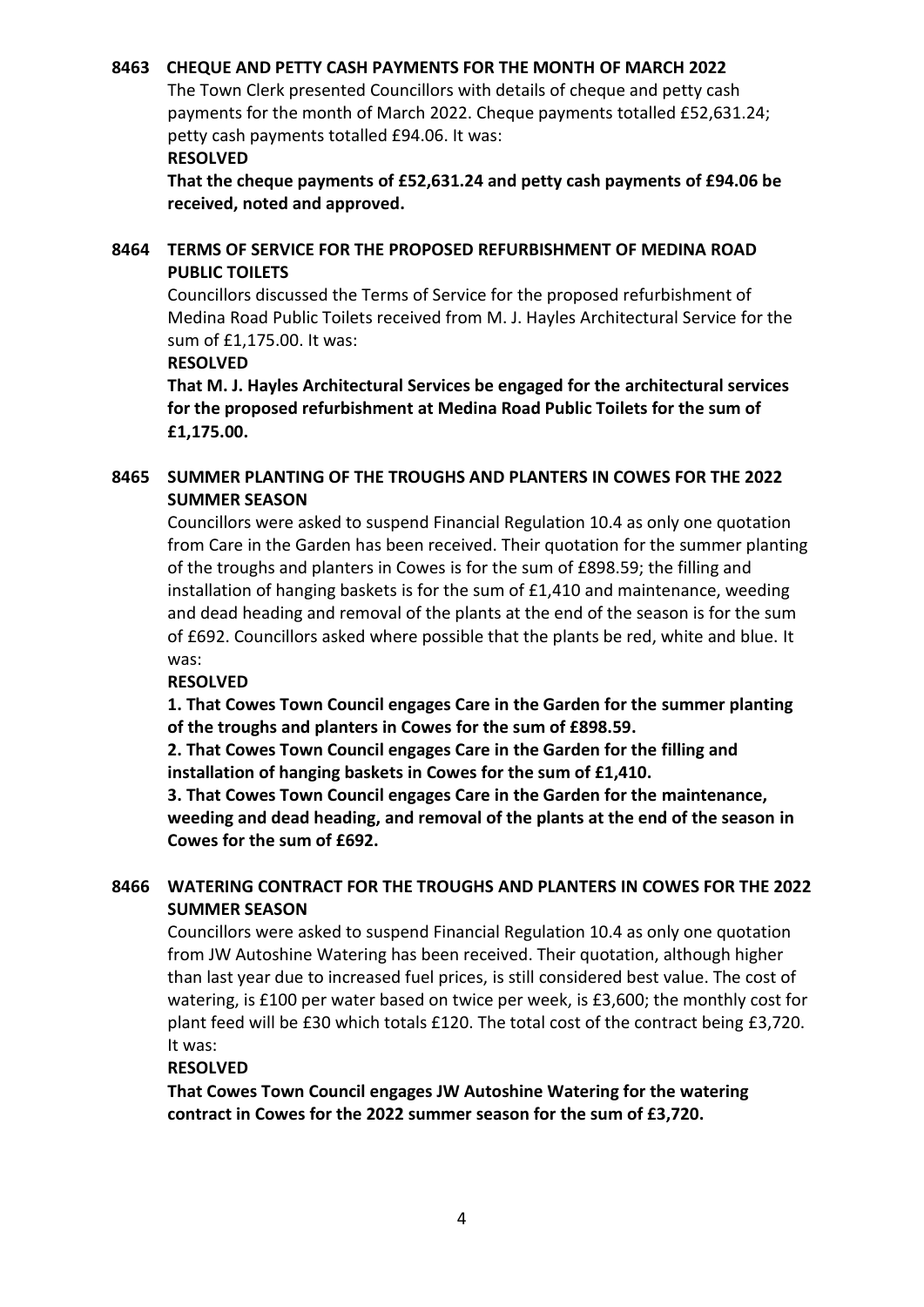# **8467 PLANTING AND WATERING ADDITIONAL HANGING BASKETS IN COWES HIGH STREET**

Councillors have been asked to consider contributing towards the planting and installation of additional hanging baskets through Cowes High Street for the summer season; the baskets have already been donated for this project. The cost to plant and install the baskets is £1,208 of which the IW Council have agreed a donation of £800; the cost to the Town Council being £408. In addition there will be a watering cost of £1,612.80 for watering three times a week for 18 weeks. Inspection and maintenance of the baskets would be charged at £50 per month for four months i.e. £200. It was:

## **RESOLVED**

**1. That Cowes Town Council approves the planting and installation of hanging baskets through Cowes High Street for the sum of £1,208.**

**2. That Cowes Town Council approves the watering cost for the hanging baskets of £1,612.80.**

**3. That Cowes Town Council approves the inspection and maintenance of the hanging baskets for the sum of £200.** 

# **8468 INSTALLATION OF BUNTING THROUGH COWES HIGH STREET FROM MAY TO SEPTEMBER 2022**

Councillors have been asked to consider the costs of installing, maintaining and subsequent removal of the new Union Jack bunting throughout Cowes from Shooters Hill to Bath Road for the cost of £1,100. It was:

## **RESOLVED**

**That Cowes Town Council approves the installation, maintenance and subsequent removal of the Union Jack bunting for the sum of £1,100.**

# **8469 ARMED FORCES COVENANT**

Cowes Town Council have been asked to consider supporting the Armed Forces Covenant which is a pledge made between the Island's civilian community and the armed forces. The aims are to tackle any disadvantages arising from military service and to develop a better understanding between the civilian and armed forces community. It was:

## **RESOLVED**

**That Cowes Town Council supports the Armed Forces Covenant and the Mayor be authorised to sign the pledge on behalf of Cowes Town Council.**

# **8470 UPDATE FROM THE ENVIRONMENT OFFICER**

A report outlining the activities of the Environment Officers in Cowes was circulated to all Town Councillors. Actions taken included issuing two Fixed Penalty Notices for dogs off leads at Northwood Cemetery; patrolling Bellevue Road as a hot spot area known for dog fouling; weekly playground inspections; weekly public convenience inspections; checking for fly tipping; removal of fly posters in the High Street and reporting of graffiti.

# **8471 MISCELLANEOUS PUBLICATIONS AND CORRESPONDENCE**

Details of miscellaneous publications and correspondence received were circulated to all Town Councillors.